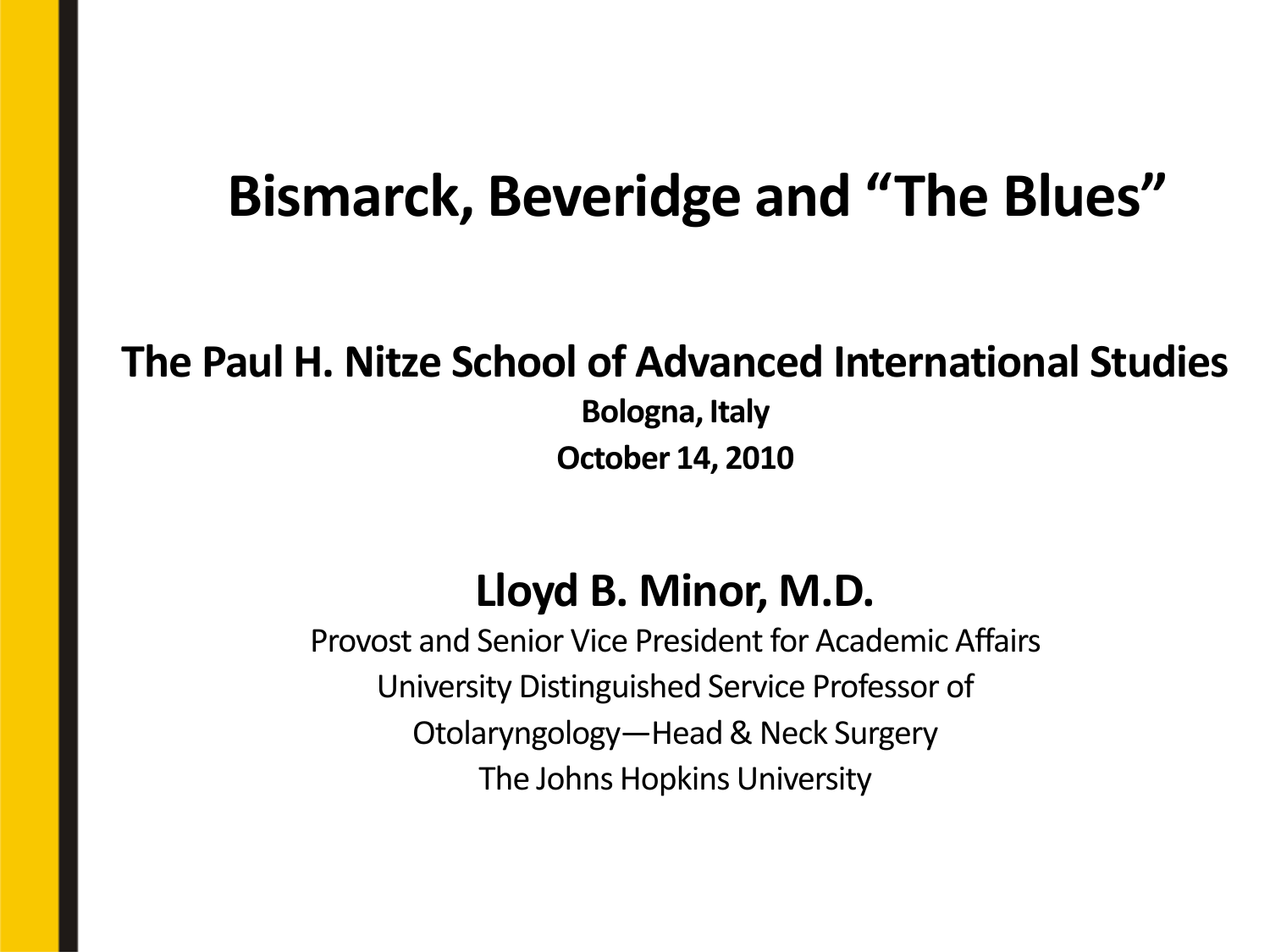## **Bi-Polar Public Opinion?**

- Since the 1990s, large majorities of Americans have stated that the health care system is broken and needs major reform
- On average, 70% of Americans are pleased with the health care they receive and with their health care plan

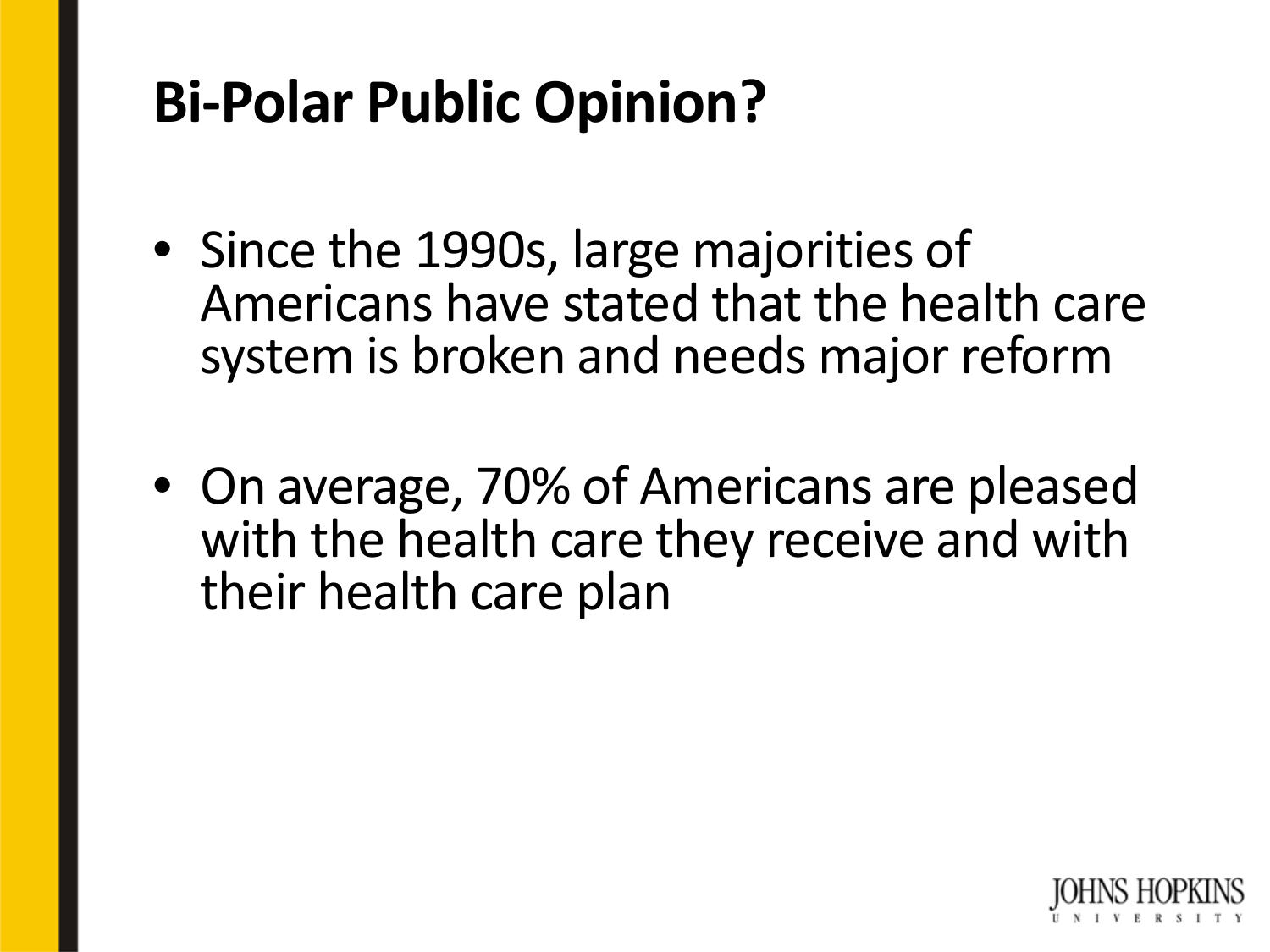#### **Mortality Amenable to Health Care** A measure of health system performance

Preventable deaths per 100,000 population\*



U

\*Countries' age-standardized death rates before age 75; including ischemic heart disease, diabetes, stroke and bacterial infections Data: E. Nolte and C. M. McKee, London School of Hygiene and Tropical Medicine analysis of WHO mortality files (2008) Source: Commonwealth Fund National Scorecard on U.S. Health System Performance, 2008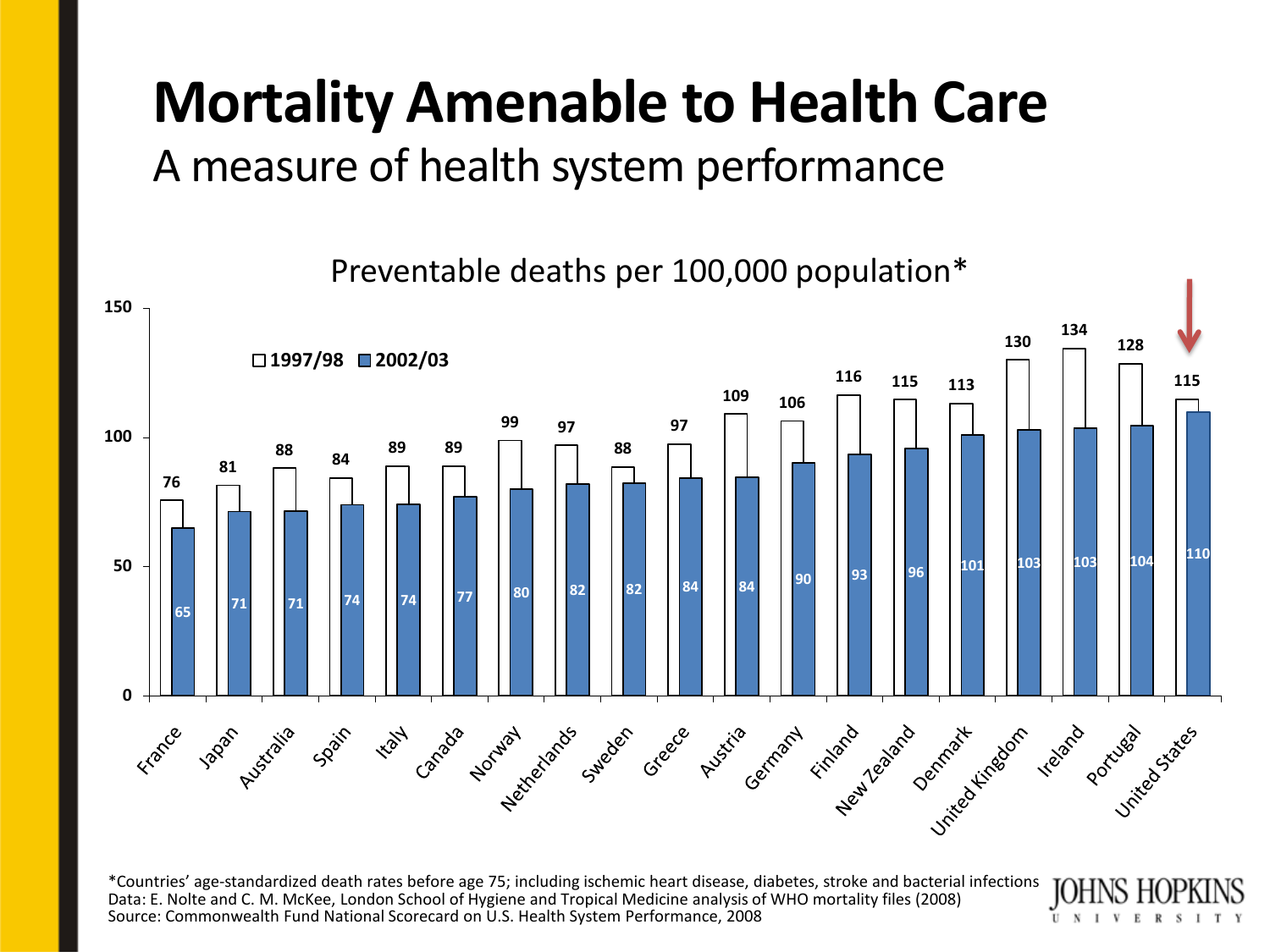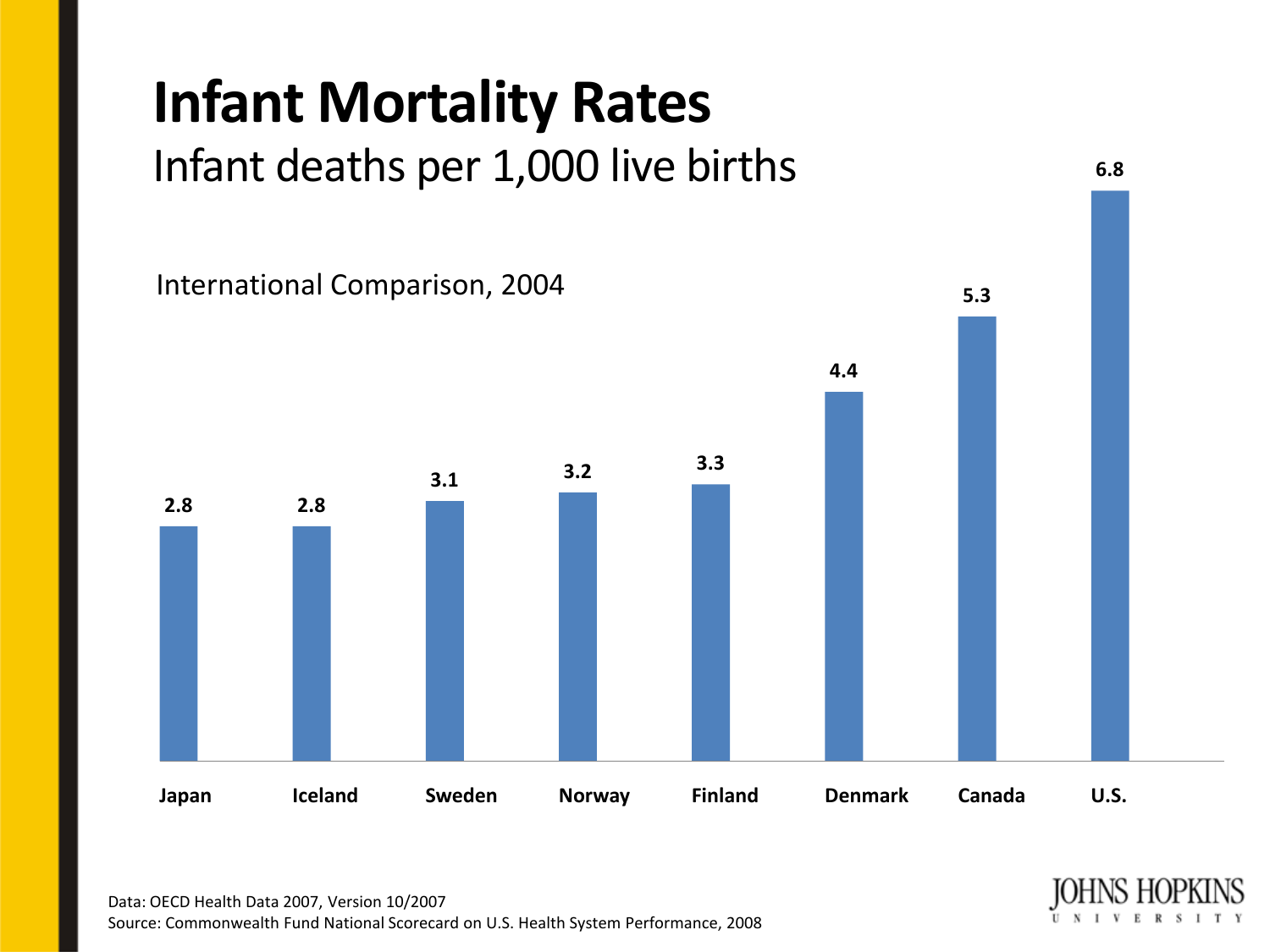## **Health Care Rankings by Country**

|                                     | <b>Best</b>   |                |                |                |                |                         |                |                |
|-------------------------------------|---------------|----------------|----------------|----------------|----------------|-------------------------|----------------|----------------|
|                                     | <b>Middle</b> |                |                |                |                | $\overline{\mathbb{Z}}$ |                |                |
|                                     | <b>Worst</b>  |                |                |                |                |                         |                |                |
|                                     |               | <b>AUS</b>     | <b>CAN</b>     | <b>GER</b>     | <b>NETH</b>    | <b>NZ</b>               | <b>UK</b>      | <b>US</b>      |
| <b>OVERALL RANKING (2010)</b>       |               | $\overline{3}$ | 6              | $\overline{4}$ | $\mathbf{1}$   | 5 <sup>1</sup>          | $\overline{2}$ | $\overline{7}$ |
| <b>Quality Care</b>                 |               | $\overline{4}$ | $\overline{7}$ | 5 <sup>1</sup> | 2 <sup>1</sup> | $\mathbf{1}$            | $\overline{3}$ | 6              |
| <b>Effective Care</b>               |               | 2 <sup>1</sup> | $\overline{7}$ | $6\phantom{1}$ | $\overline{3}$ | 5 <sup>1</sup>          | $\mathbf{1}$   | $\overline{4}$ |
| Safe Care                           |               | 6              | 5              | $\overline{3}$ | $\mathbf{1}$   | $\overline{4}$          | $\overline{2}$ | $\overline{7}$ |
| <b>Coordinated Care</b>             |               | $\overline{4}$ | 5              | $\overline{7}$ | $\overline{2}$ | $\mathbf{1}$            | $\overline{3}$ | 6              |
| <b>Patient-Centered Care</b>        |               | 2 <sup>2</sup> | 5              | $\overline{3}$ | 6              | $\mathbf{1}$            | $\overline{7}$ | $\overline{4}$ |
| Access                              |               | 6.5            | 5              | $\overline{3}$ | $\mathbf{1}$   | $\overline{4}$          | $\overline{2}$ | 6.5            |
| <b>Cost-Related Problem</b>         |               | 6              | 3.5            | 3.5            | $\overline{2}$ | 5 <sup>1</sup>          | $\mathbf{1}$   | $\overline{7}$ |
| <b>Timeliness of Care</b>           |               | 6              | $\overline{7}$ | 2 <sup>1</sup> | $\mathbf{1}$   | $\overline{3}$          | $\overline{4}$ | 5              |
| Efficiency                          |               | 2 <sup>2</sup> | 6              | 5              | $\overline{3}$ | $\overline{4}$          | $\mathbf{1}$   | $\overline{7}$ |
| Equity                              |               | $\overline{4}$ | 5              | $\overline{3}$ | $\mathbf{1}$   | 6                       | $\overline{2}$ | $\overline{7}$ |
| Long, Healthy, Productive Lives     |               | $\mathbf{1}$   | $\overline{2}$ | $\overline{3}$ | $\overline{4}$ | 5 <sup>1</sup>          | 6              | $\overline{7}$ |
| Health Expenditures/Capita,<br>2007 |               | \$3,357        | \$3,895        | \$3,588        | $$3,837*$      | \$2,454                 | \$2,992        | \$7,290        |

Notes: \*Estimate; expenditures shown in \$US PPP (purchasing power parity)

Source: Calculated by The Commonwealth Fund based on 2007 International Health Policy Survey; 2008 International Health Policy Survey of Sicker Adults; 2009 International Health Policy Survey of Primary Care Physicians; Commonwealth Fund Commission on a High Performance Health System National Scorecard; and OECD *Health Data, 2009* (Nov. 2009)

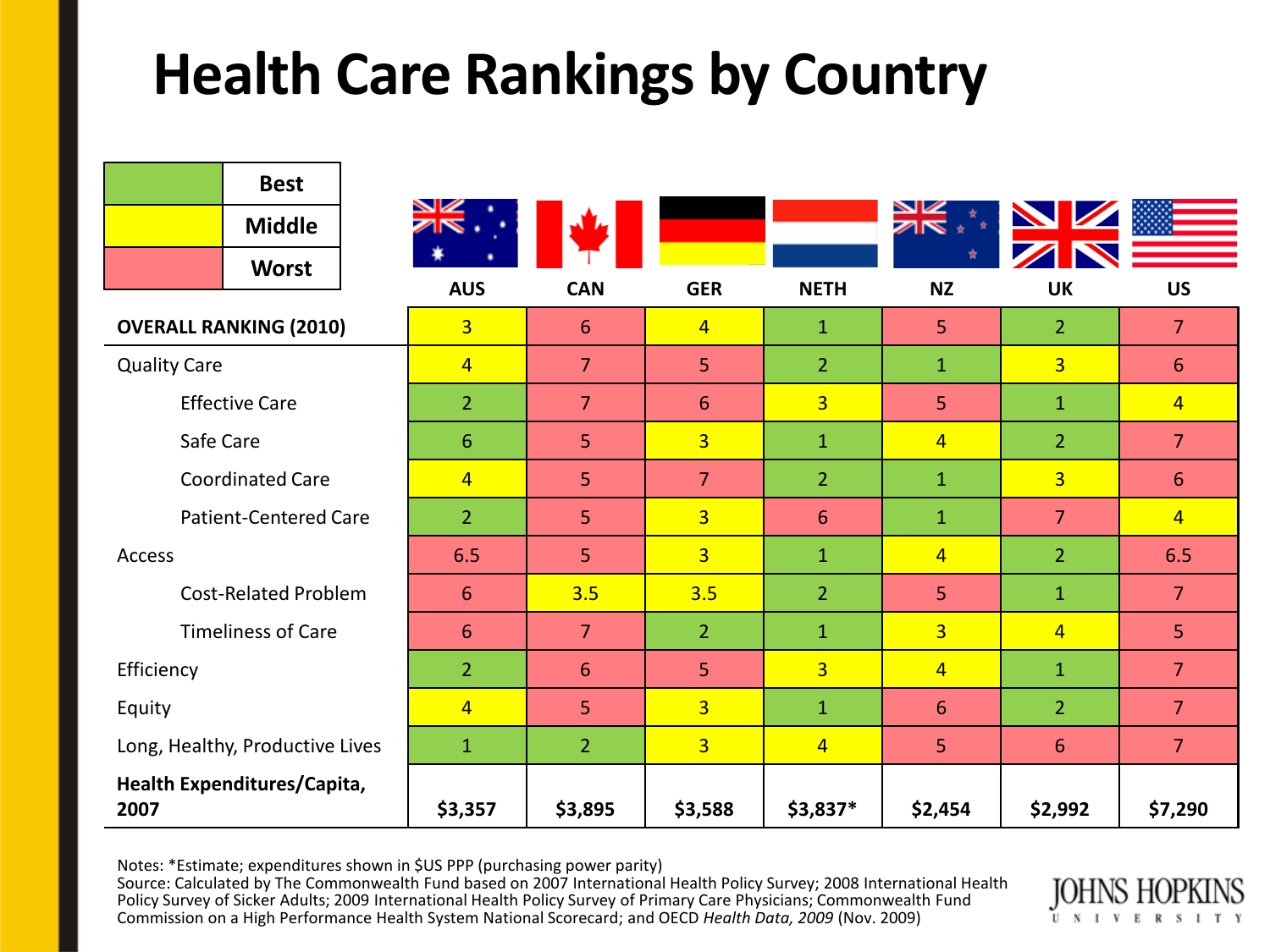## **International Comparison of Health Spending**  1980–2007



Note: \$US PPP = purchasing power parity Source: *OECD Health Data, 2009* (Nov. 2009)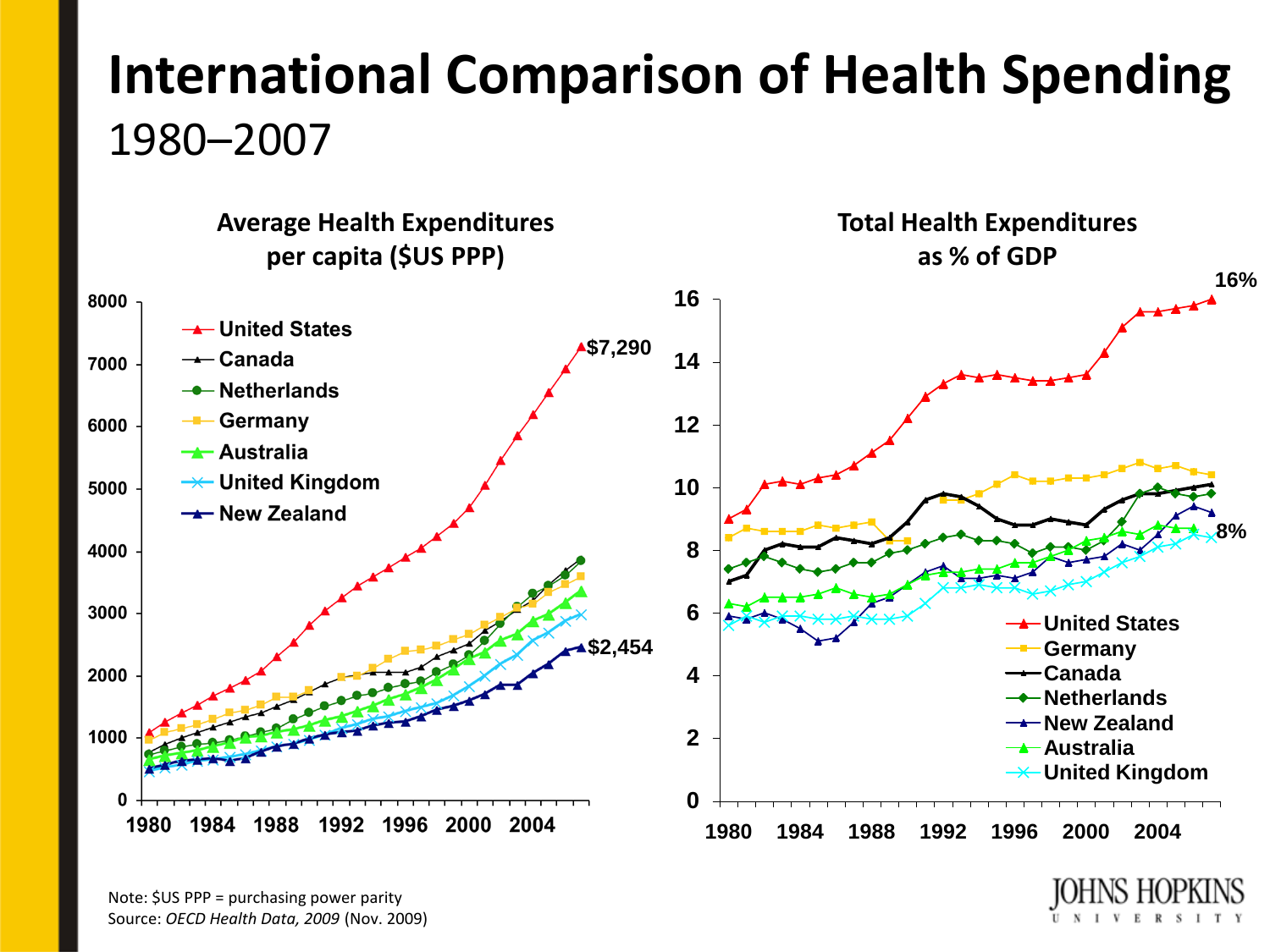## **Projected Spending on Health Care**

Under Assumption that Cost Growth Continues at Historical Averages



Source: Congressional Budget Office, testimony of Peter R. Orszag, Growth in Health Care Costs before the Committee on the Budget, United States Senate, January 31, 2008

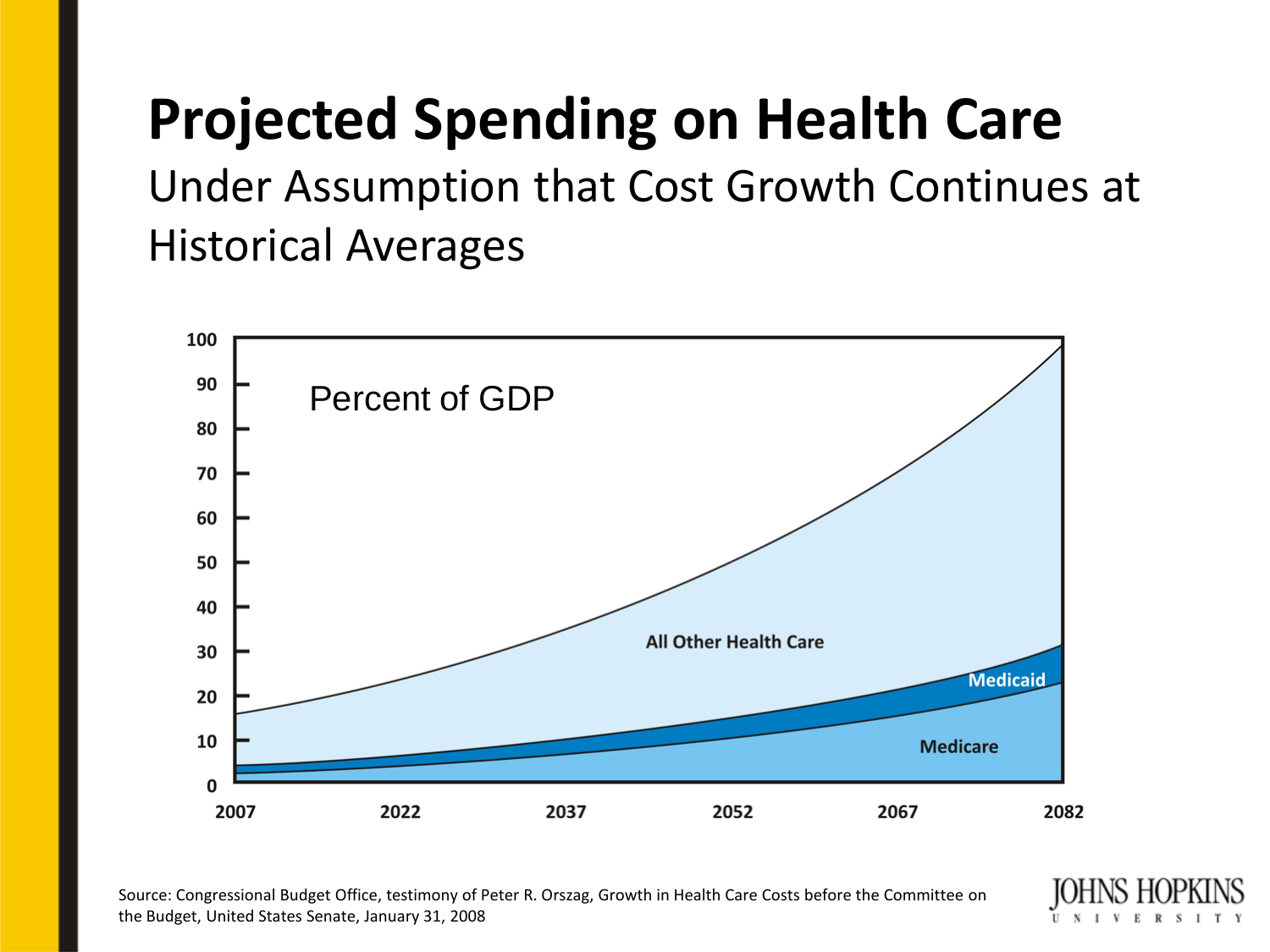## **Affordable Care Act**

- Largest expansion of private sector health insurance in U.S. history
	- Federal subsidies for those without employer coverage
- Tax credits for small businesses
- Private insurance market reform
	- Eliminate "rescission" and most other forms of underwriting
	- Required medical loss ratios
		- 85% for plans in large group market
		- 80% for plans in individual and small group markets
	- Compete on quality, service, outcomes, price

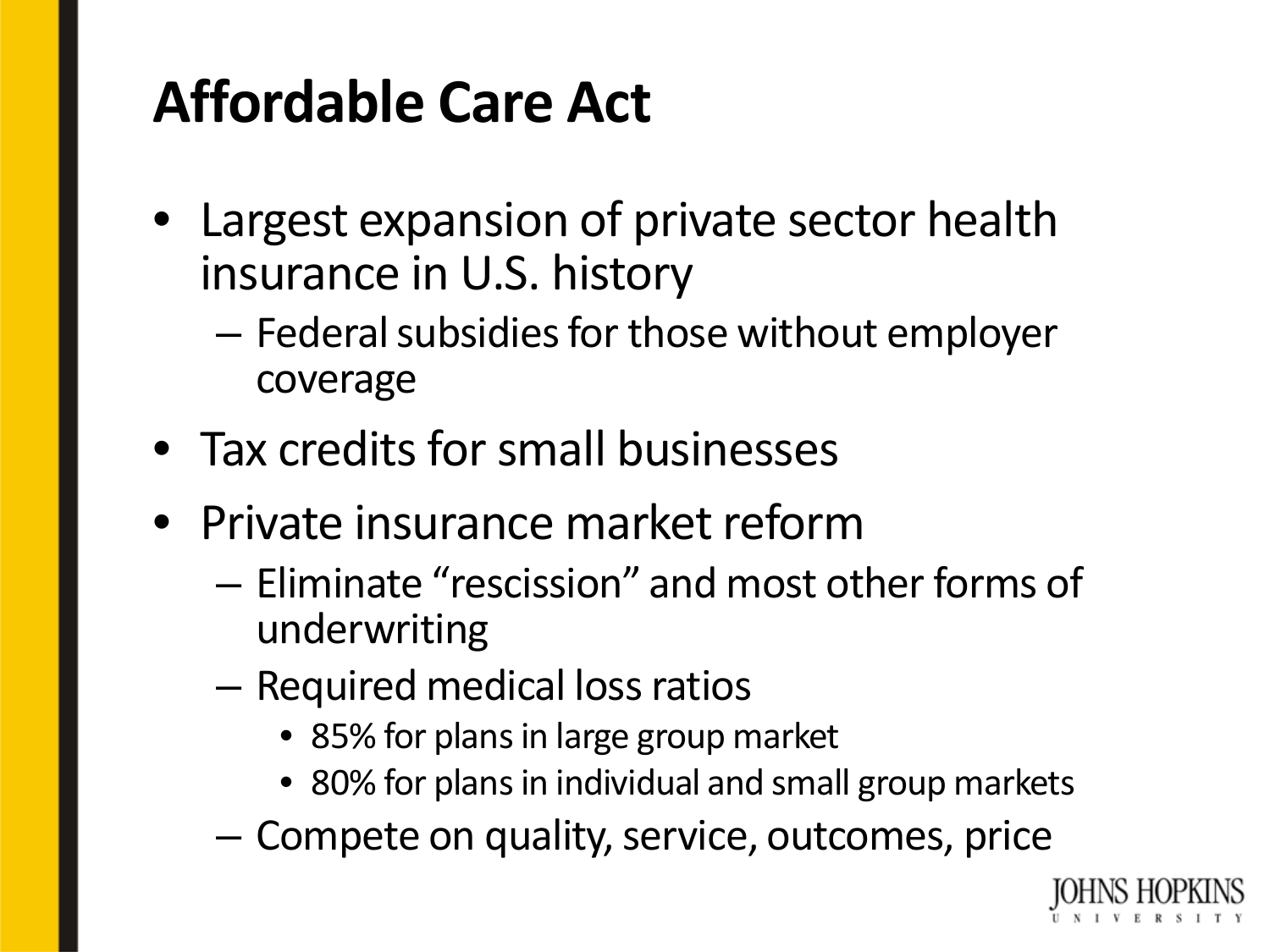## **Affordable Care Act**

- Insurance exchanges
	- More efficiently pool risk
	- Lower administrative costs
	- Provide a choice of health plans to eligible individuals and small businesses
- Significantly expanded Medicaid eligibility to capture 16 million uninsured
- Large role for the states via both Medicaid and new insurance exchanges

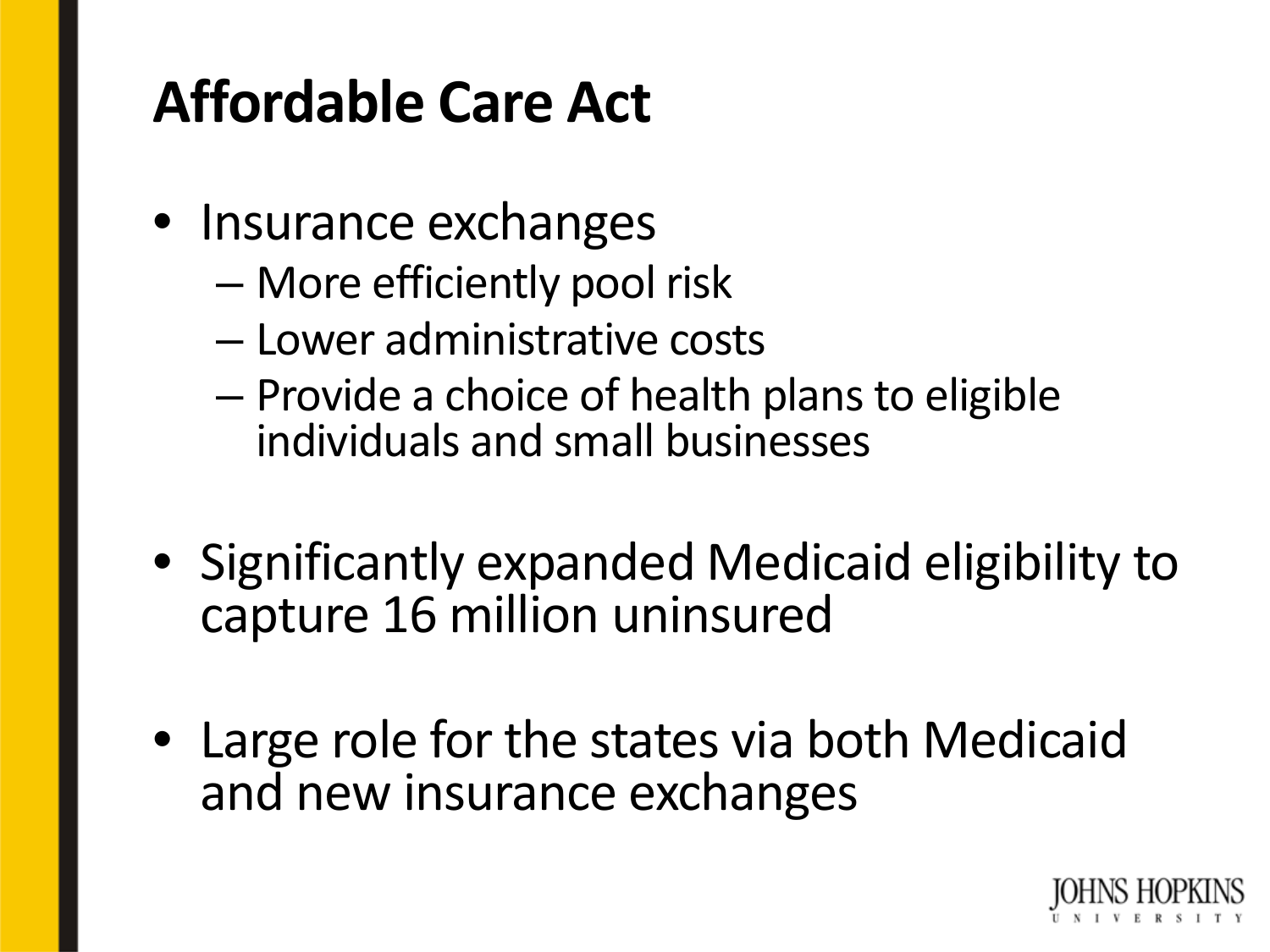## **Affordable Care Act**

- Goal: To cover all citizens
- Reality: Reduction of number of uninsured from over 50 million in 2007 to estimated 23 million in 2019
	- Uninsured will be mostly "illegal aliens" and those who fail or refuse to enroll in insurance plan
- Insurance mandate

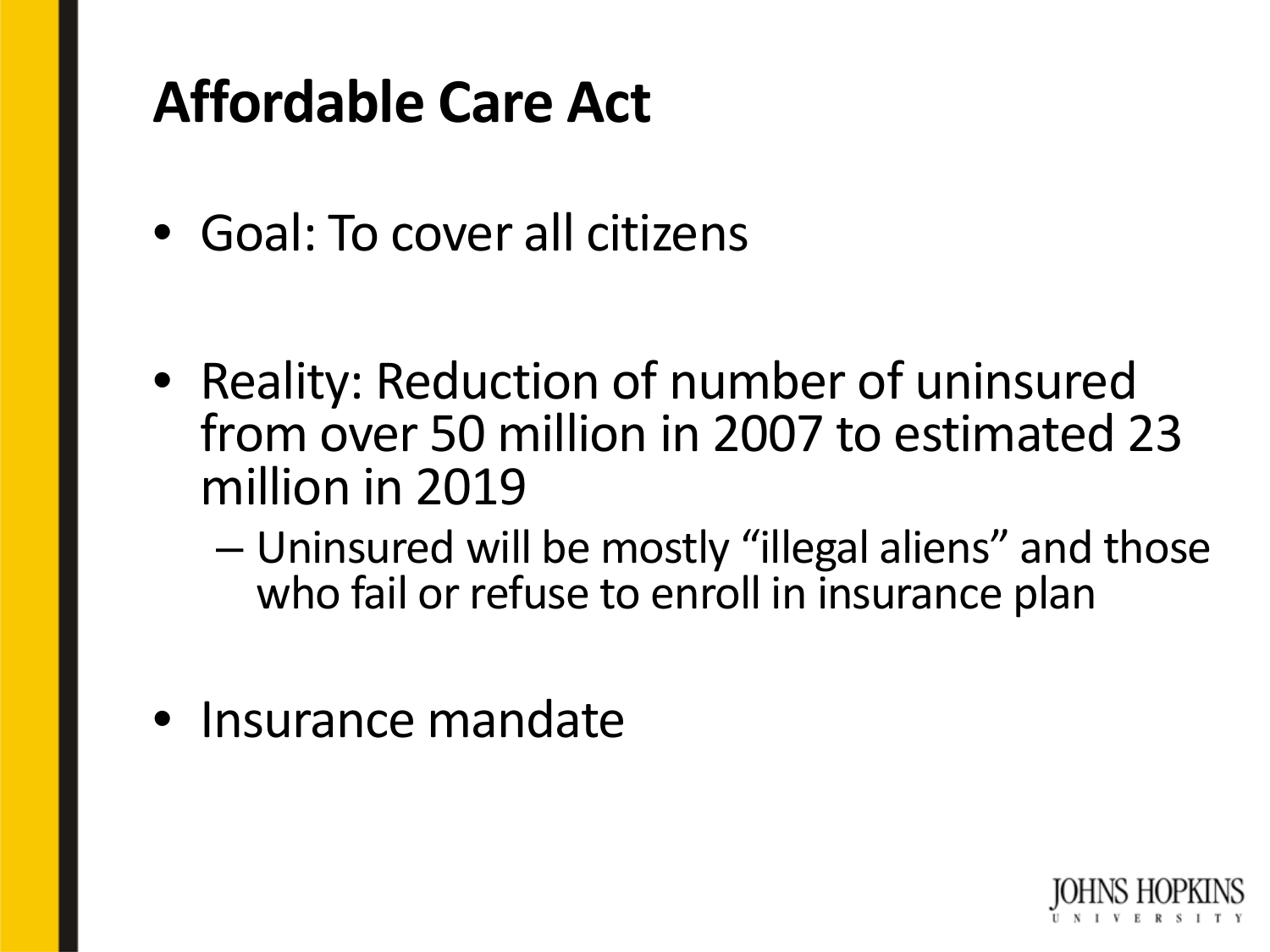## **Health System Models**

- Bismarck (decentralized)
	- Established end of 19th century by Bismarck in newly-unified Germany
	- Patients pay insurance premiums to a sick fund
	- Local/regional social insurance model
- Beveridge (centralized)
	- Established in 1948 by Lord Beveridge in the UK as the National Health Service (NHS)
	- State owns and runs hospitals
	- Funded through general taxation
- Market-Based

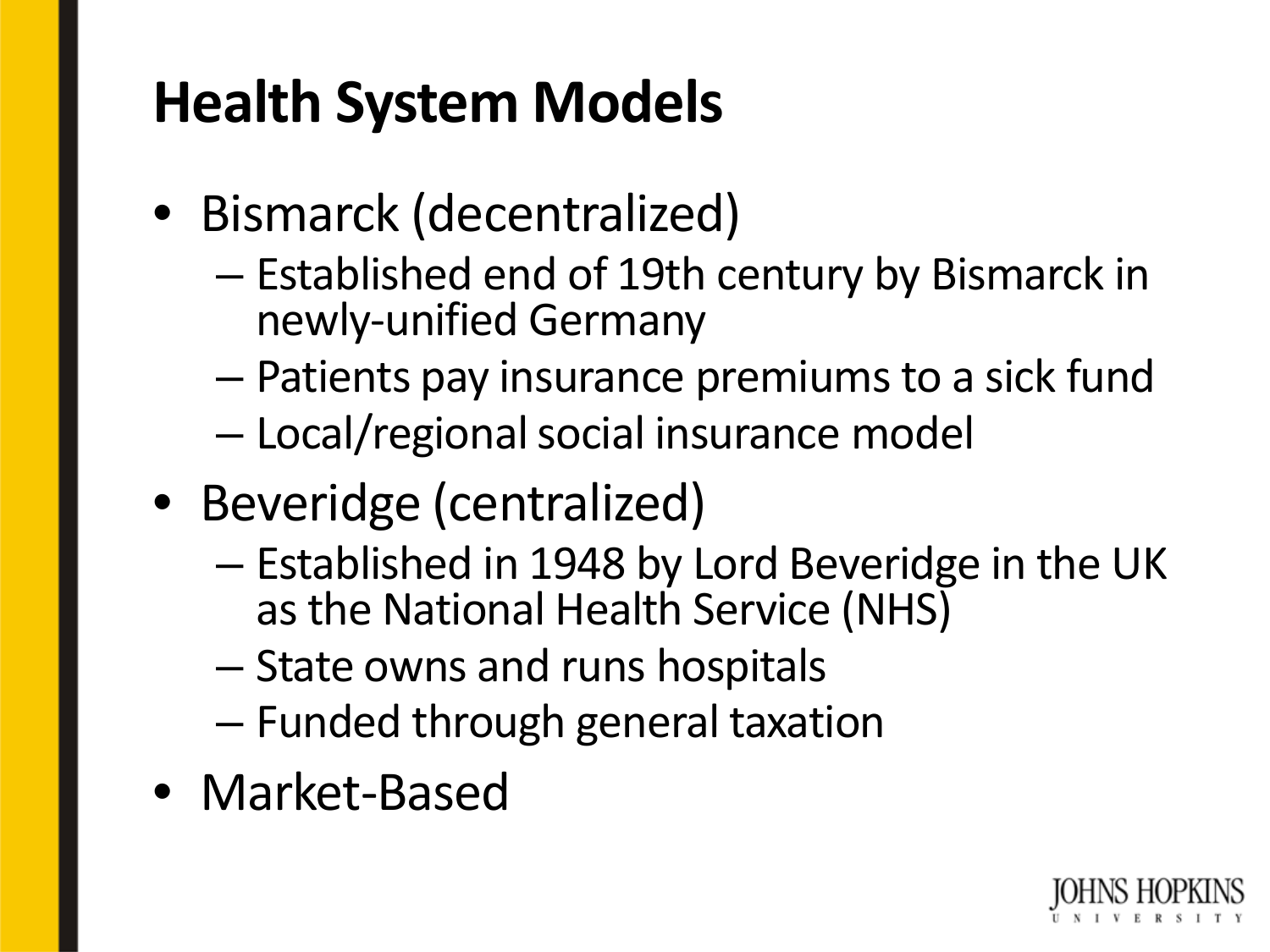## **Nations with Bismarck Model**

Social Insurance

- Austria
- Germany
- The Netherlands
- Belgium
- France
- Switzerland
- Luxembourg
- Japan

#### **Current Moved from Bismark to Beveridge in 1970-80s**

- Greece
- Italy
- Portugal
- Spain
- South Korea

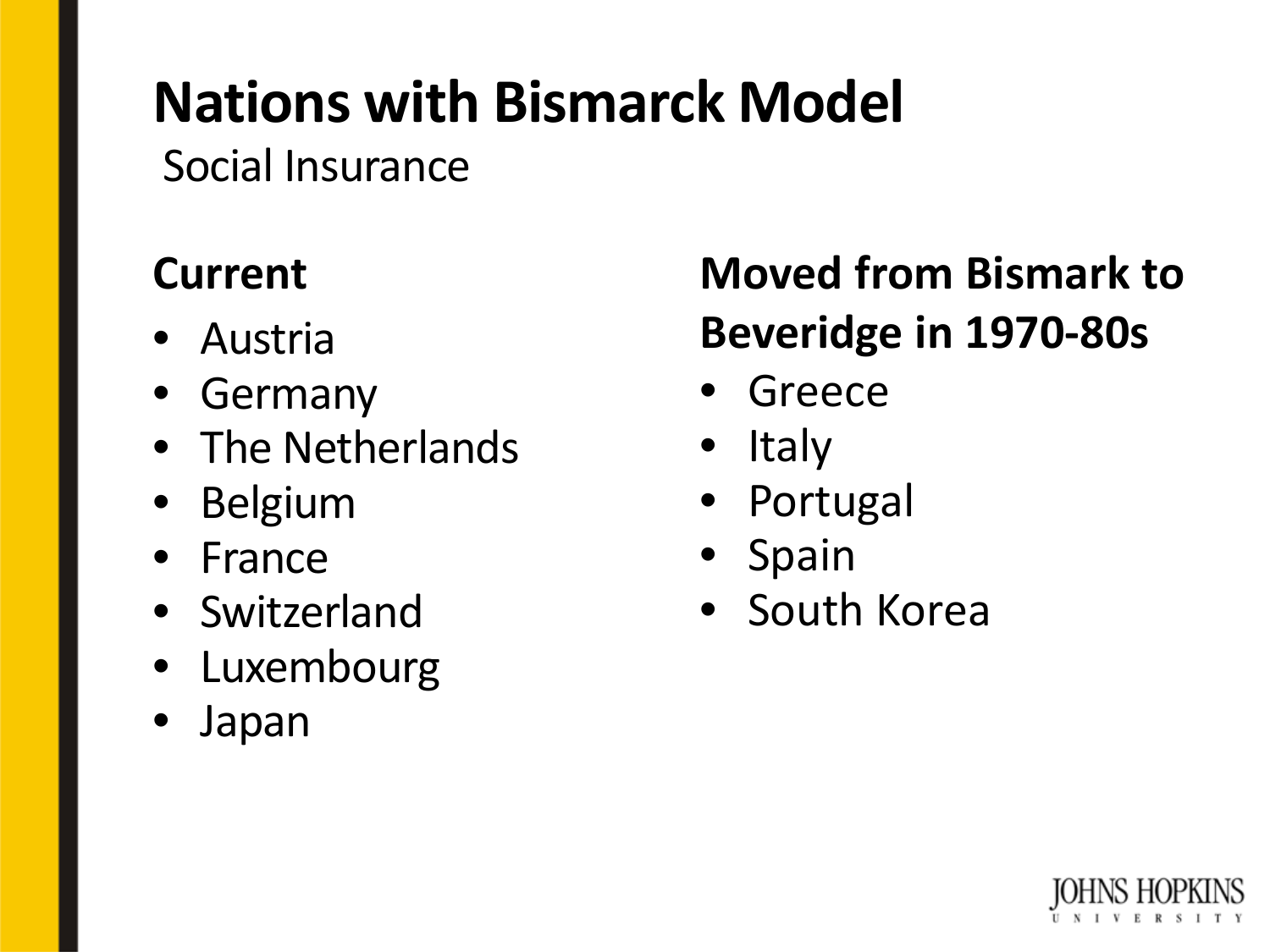## **Nations with Beveridge Model**

National Health System (NHS)

- UK
- Ireland
- Denmark
- Norway
- Sweden
- Finland
- Iceland
- Australia
- New Zealand

#### **Long-Standing Moved from Bismark to Beveridge in 1970-80s**

- Greece
- Italy
- Portugal
- Spain
- South Korea

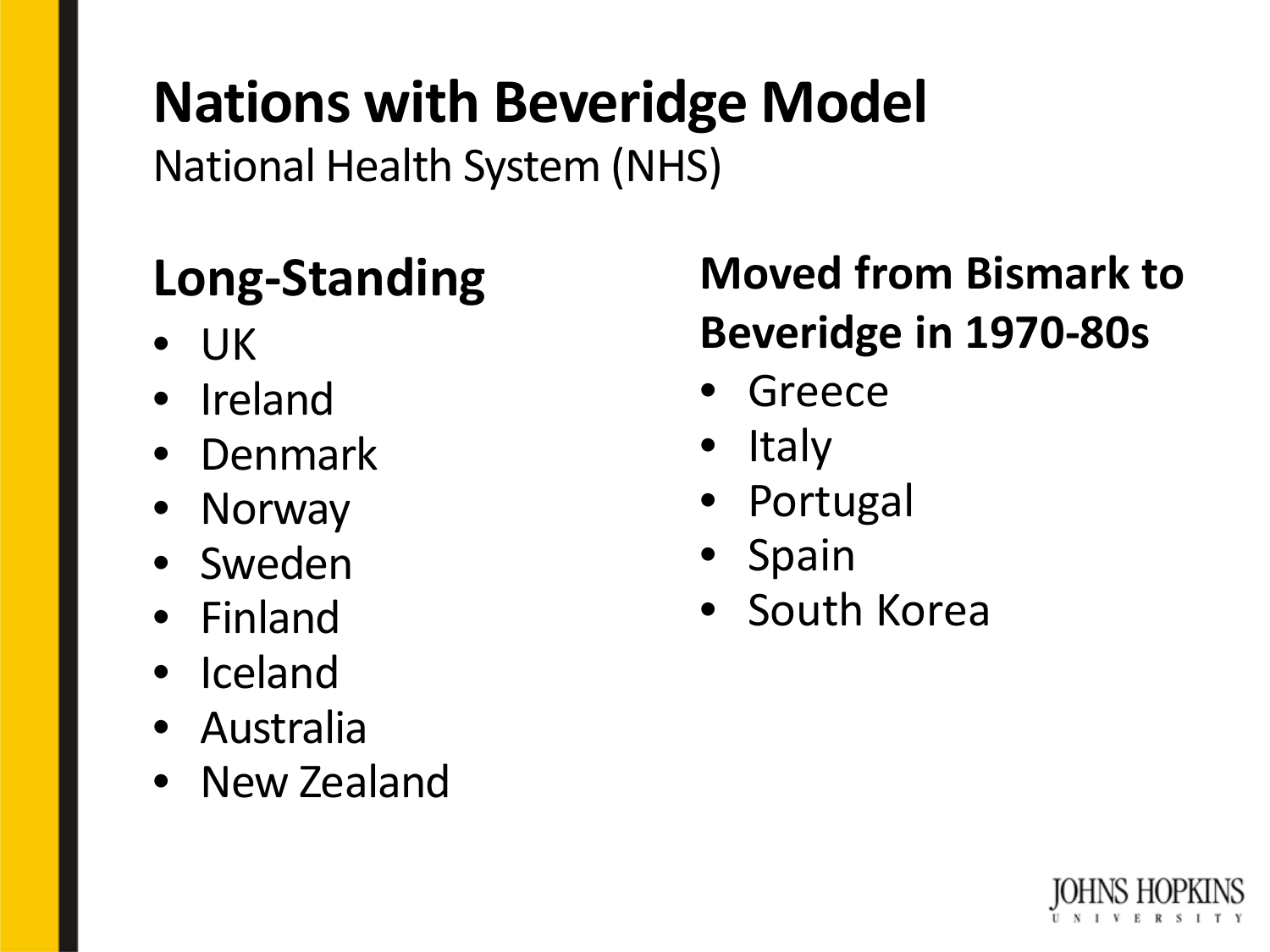## **Public Policy Conundrum**

Outcomes vs. Popularity

- Outcomes
	- Bismarck has higher rates of per capita growth in health expenditures
	- Beveridge has a cost advantage
	- Beveridge has a possible advantage in health outcomes related to diseases requiring systematic, organized population-based screening (e.g., breast cancer, TB)
- Popularity
	- Satisfaction in decentralized Bismarck systems generally higher than in centralized Beveridge systems

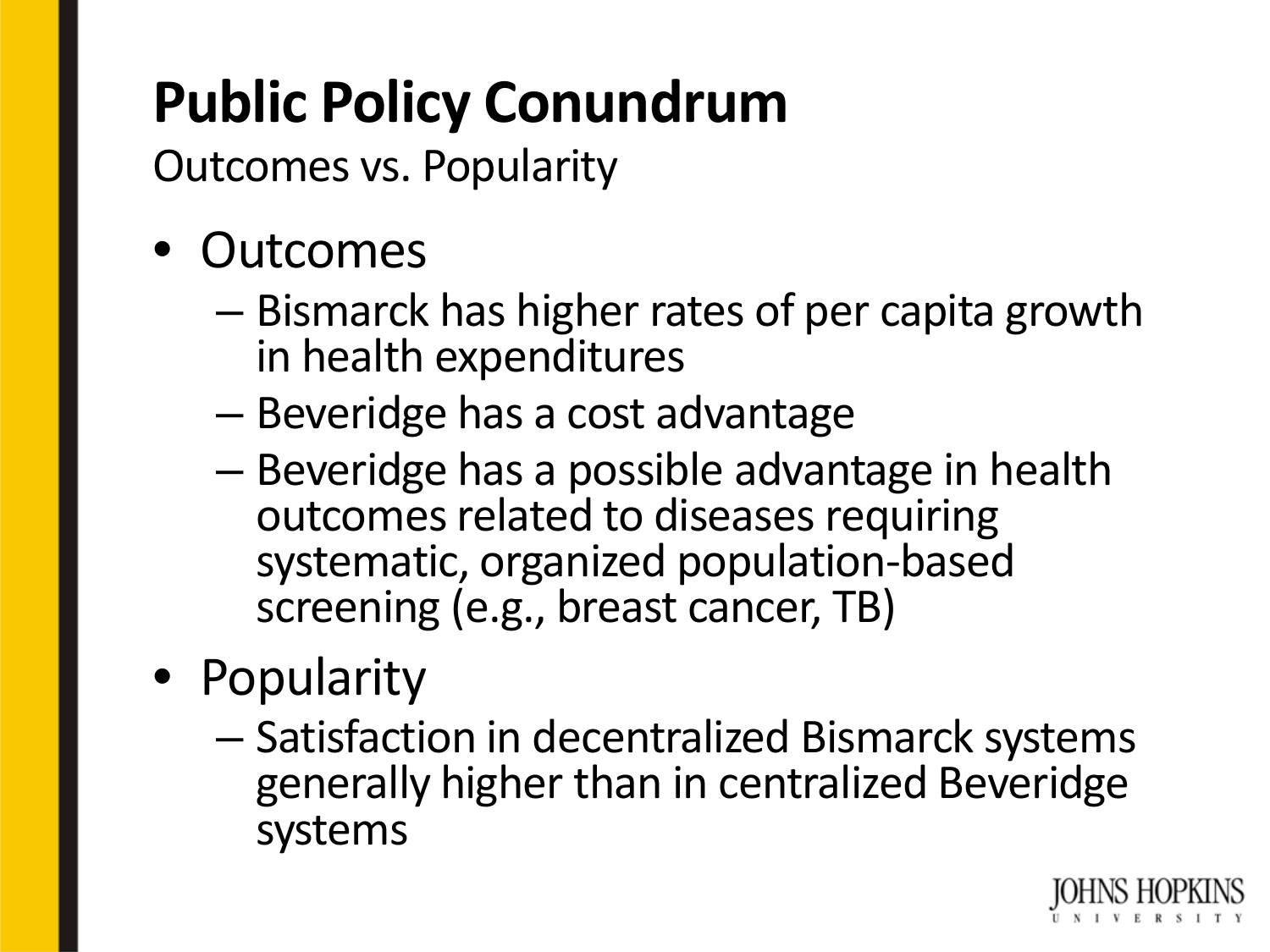## **Marked-Based Models**

- American Blue Cross and Blue Shield model
	- Established in 1934
	- Private insurance and provider markets
	- Access depends on ability to pay
	- Provisions for the poorest and most vulnerable
- Other nations with market-based models
	- South Africa
	- Uruguay
	- The Bahamas
	- Chile
	- Argentina

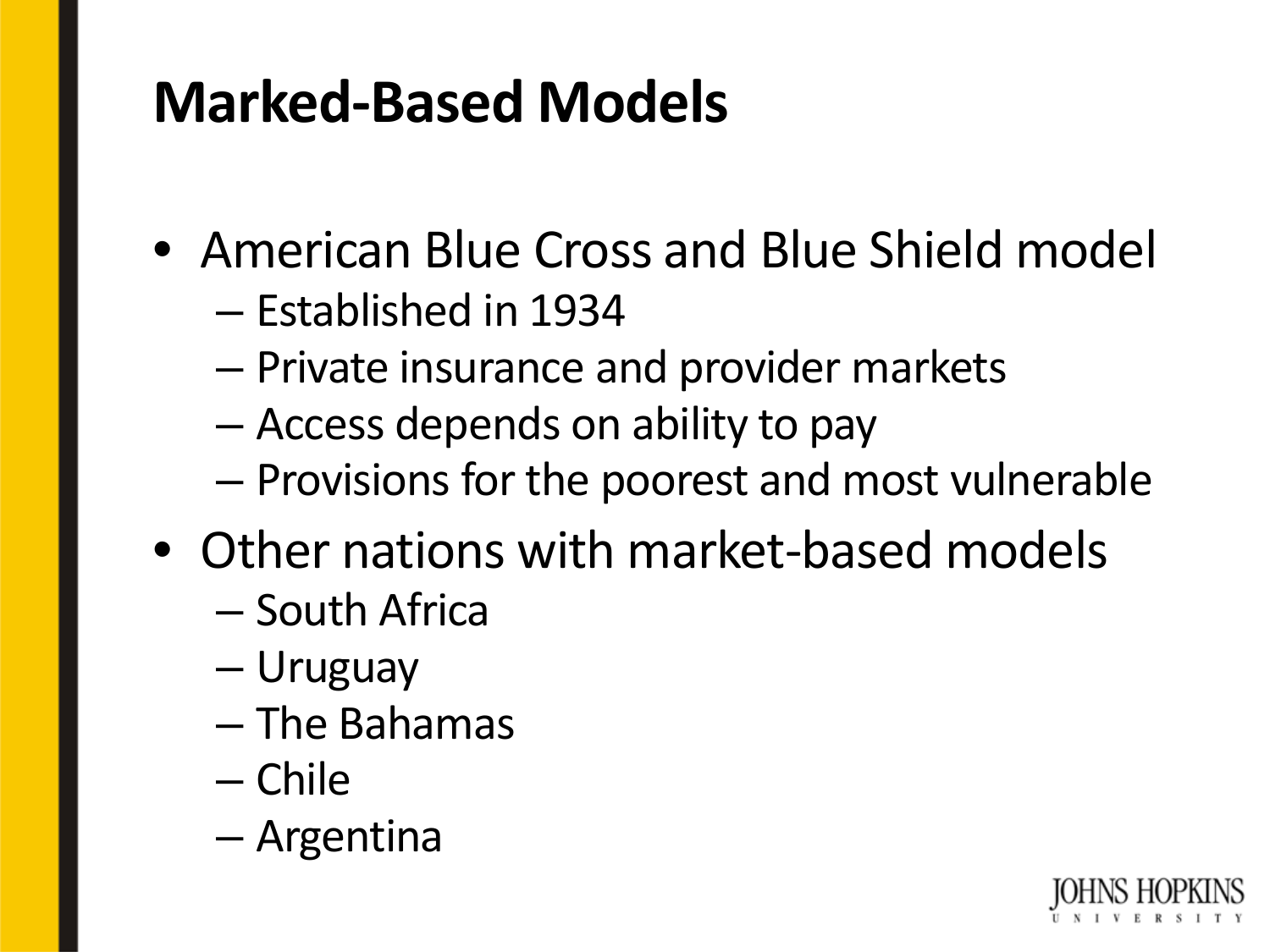## **True "Blues"**

- The rest of the developed world has Bismarck and Beveridge
- America has "The Blues"
- U.S. health care reform represents the first- ever attempt at "universal" health care on the foundation of a market-based model

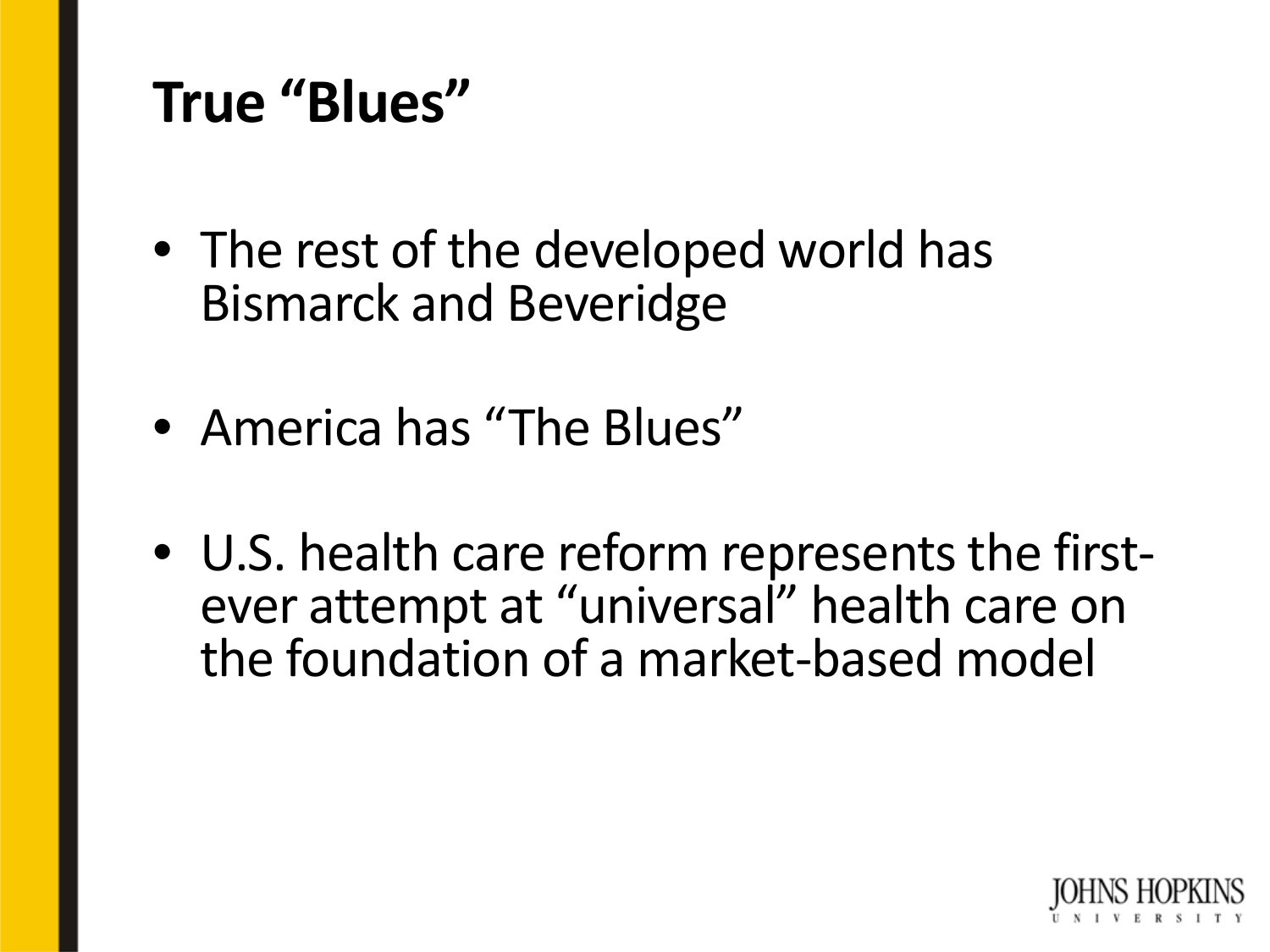## **Borrowing Among the Models**

- Course of reform is never straight
- "The Blues"
	- Borrow from Beveridge in the VA Health System
	- Borrow from Bismarck in Medicaid and federally-sponsored community health centers
- Beveridge models have long experimented with "managed competition"

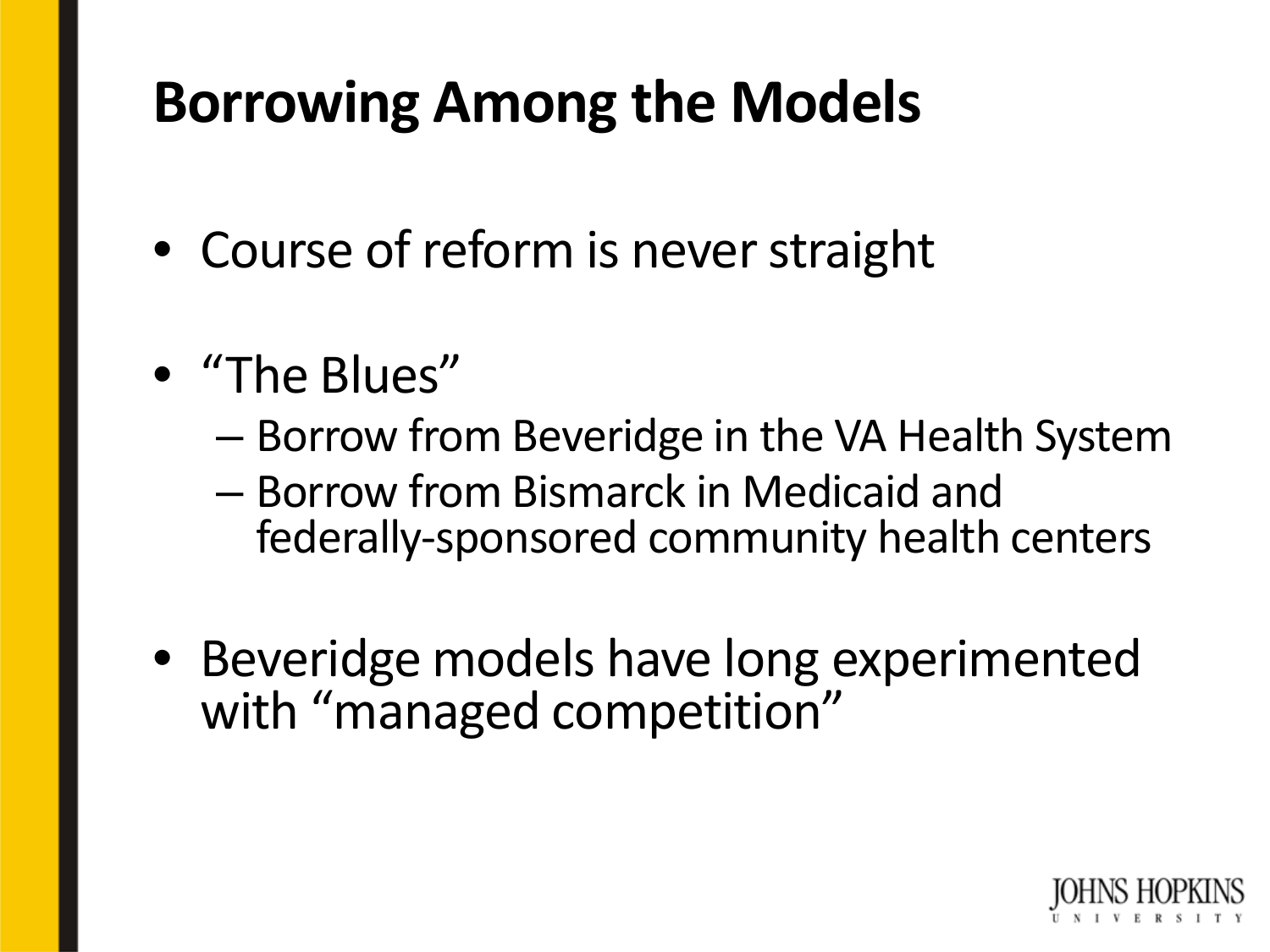## **The Challenge of Bending the Cost Curve**

- Around the world, cost pressures have driven reform
- In the United States, health expenditures as a share of GDP have risen dramatically:



Source: Centers for Medicare and Medicaid Services, Office of the Actuary, National Health Statistics Group; U.S. Department of Commerce, Bureau of Economic Analysis; and U.S. Bureau of the Census

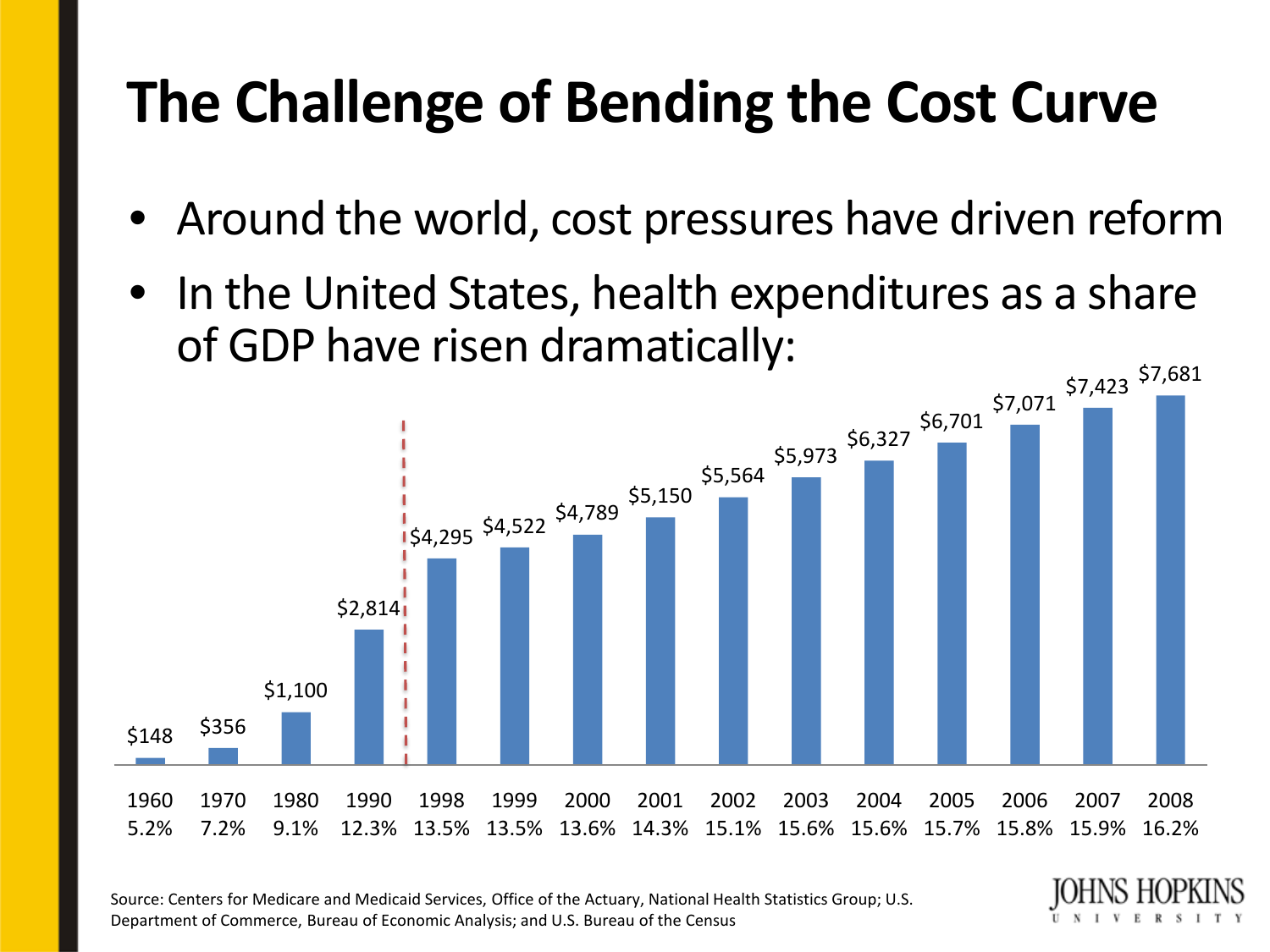## **National Health Expenditures, 2008** \$2.3 Trillion





Source: Centers for Medicare and Medicaid Services, Office of the Actuary, National Health Statistics Group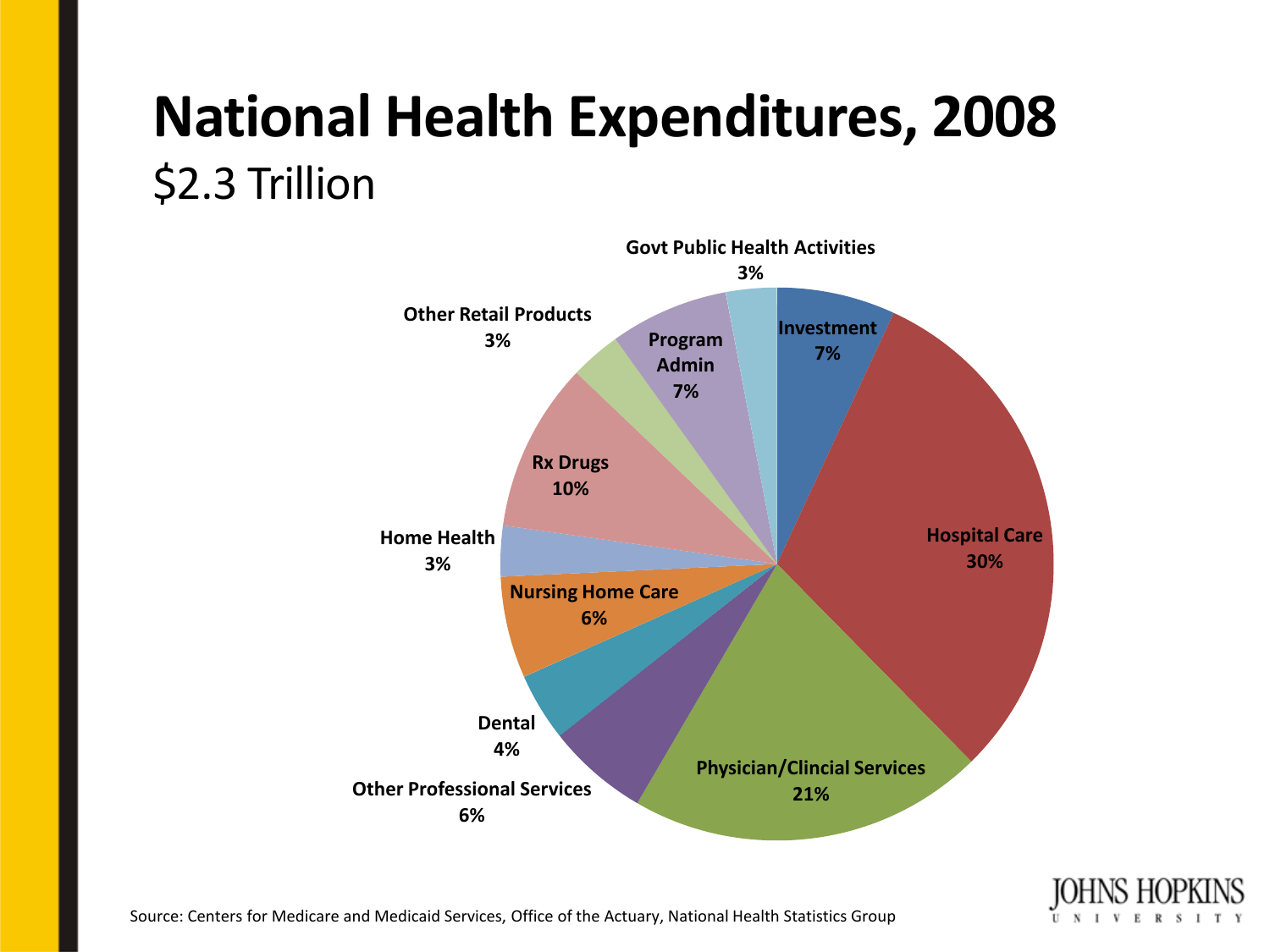## **Accountable Care Organizations**

|               | <b>Mode of Payment</b>                                        | <b>Savings</b><br><b>Incentives</b> | <b>Risk</b>   |
|---------------|---------------------------------------------------------------|-------------------------------------|---------------|
| <b>Tier 1</b> | Fee-for-service                                               | Low                                 | Low           |
| <b>Tier 2</b> | Fee-for-service, partial capitation,<br>some bundled payments | <b>Medium</b>                       | <b>Medium</b> |
| <b>Tier 3</b> | Full or partial capitation, extensive<br>bundled payments     | <b>High</b>                         | <b>High</b>   |

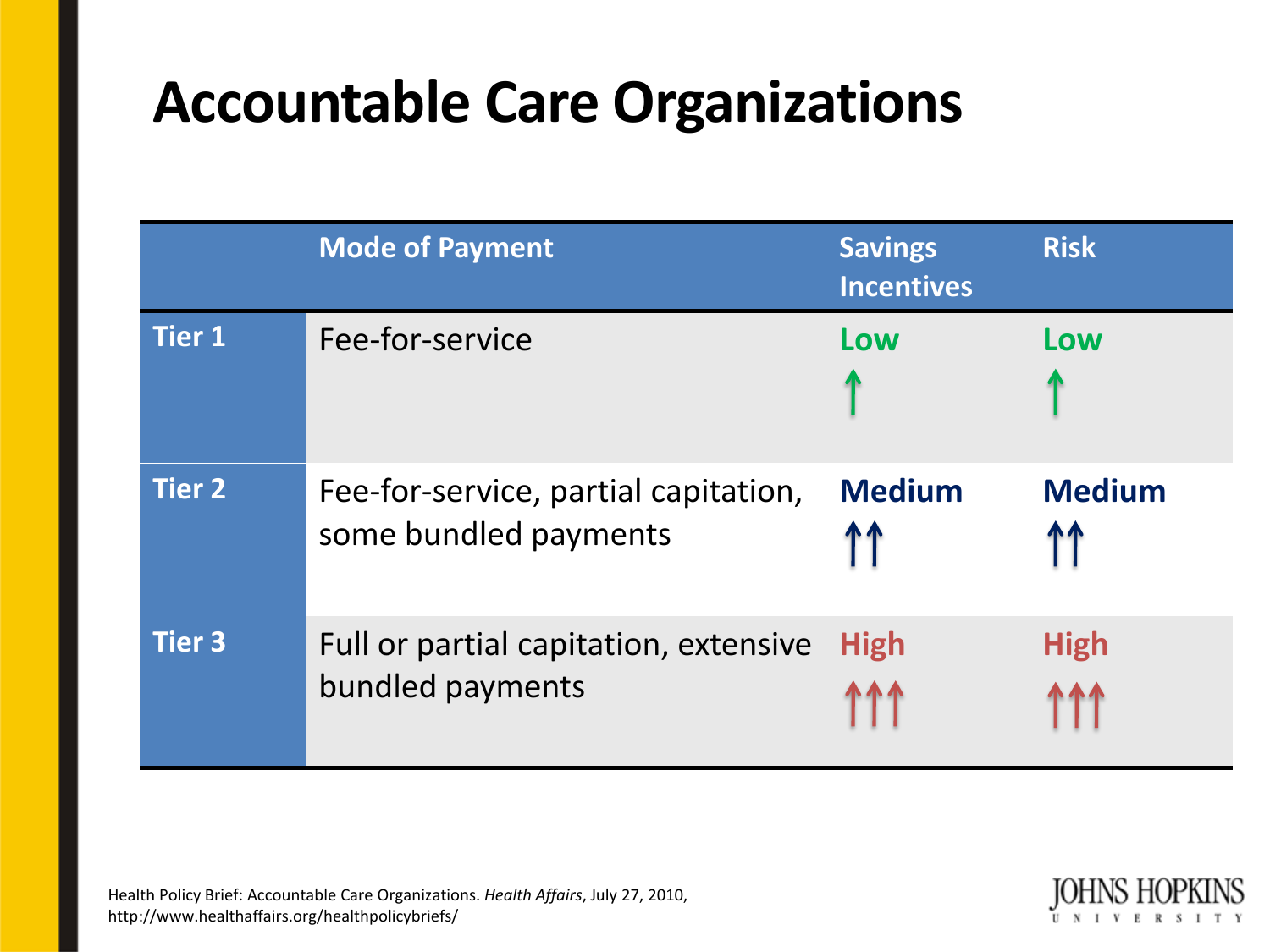## **Models of Accountable Care Organizations**

| <b>Integrated Delivery</b>  | Organization of physician practices, hospitals, |
|-----------------------------|-------------------------------------------------|
| <b>System</b>               | and health plan, like Kaiser Permanente         |
| <b>Multispecialty Group</b> | Affiliation of physicians from multiple         |
| <b>Practice</b>             | specialties, like Mayo Clinic                   |
| <b>Physician-Hospital</b>   | Joint venture between one or more hospitals     |
| <b>Organization</b>         | and a group of physicians                       |
| <b>Independent Practice</b> | Organization of individual physician practices  |
| <b>Association</b>          | that contract with health plans                 |
| <b>Virtual Physician</b>    | Organization of small, independent physician    |
| <b>Organization</b>         | practices, many located in rural areas          |

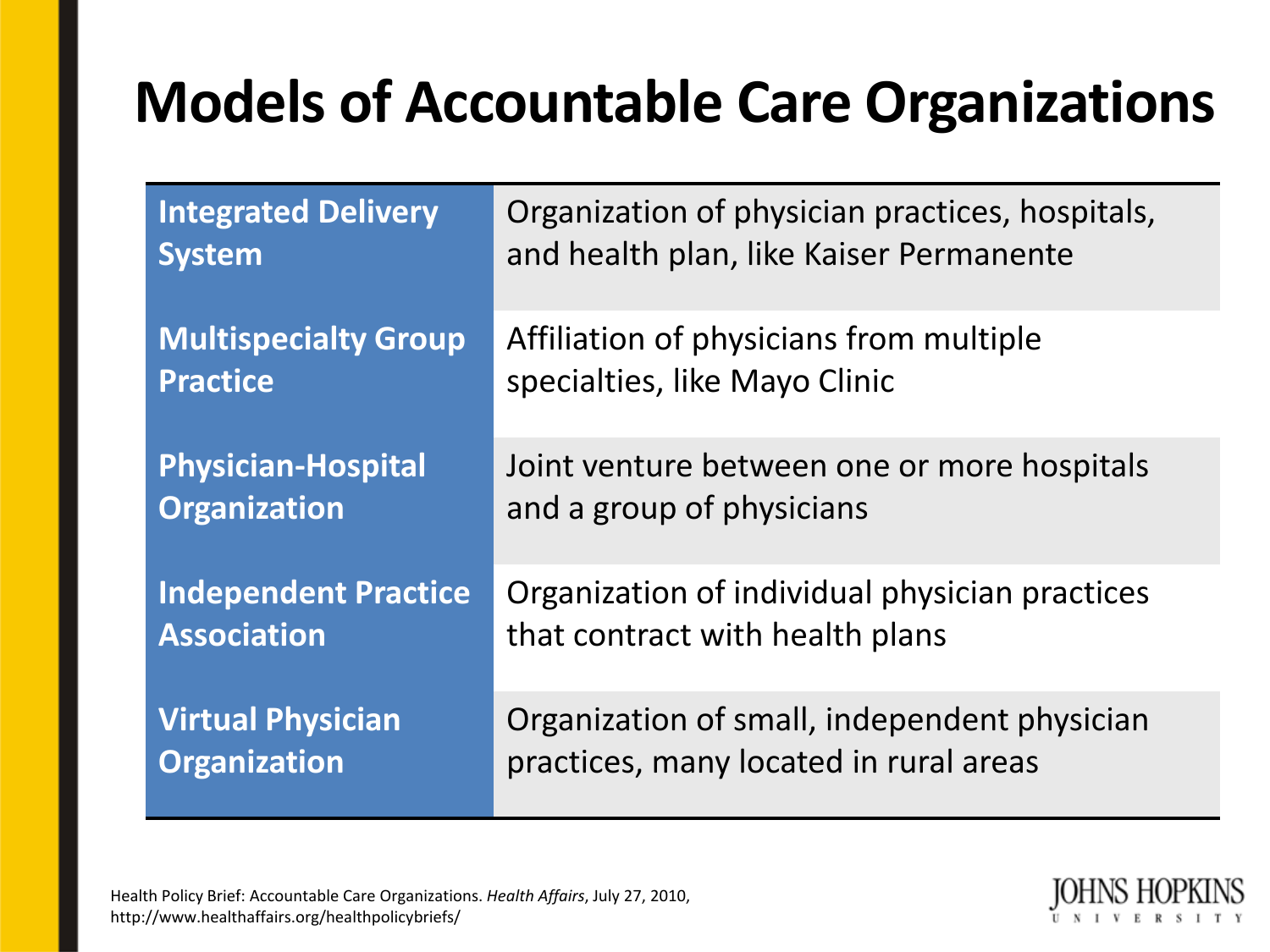## **Health and Social Service Expenditures**  OECD Countries, 2005

Expenditures as % of GDP40 ■ Total Social Service Expenditures Total Health Service Expenditures 35 30 25 20  $20.4$  $\overline{5}$ . 16.9 5.5 15 10 း 5 и ທ່  $\mathbf{0}$ Mexico Belgium Austria Germany Finland Portugal\* Iceland Canada Spain Japan Poland New Zealand Czech Republic Ireland Korea France Switzerland **United States** United Kingdom Norway Greece Luxenbourg Hungary Australia Slovak Republic Sweeden Netherlands Denmark taly **OECD Average** 

\*Expenditures for Portugal are from 2004 due to missing data for 2005 Source: OECD Health Data 2009 (Accessed June 2009); OECD Social Expenditure Dataset (Accessed Dec. 2009); *Health and* 

*Social Service Spending; Associations with Health Outcomes* by Elizabeth Bradley, Benjamin Elkins, Brian Elbel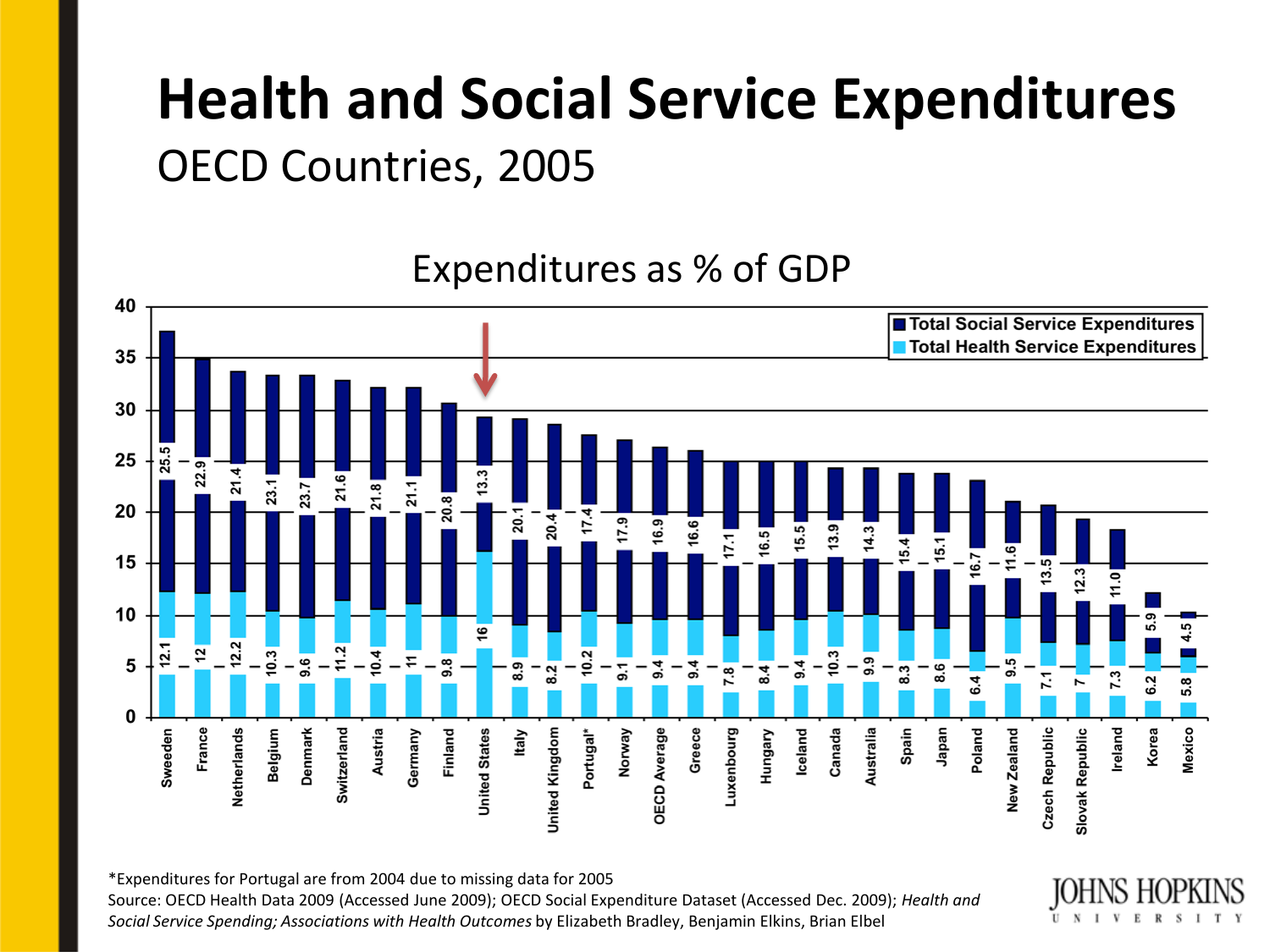## **Determinants of Health**





Source: Sowad, Barbara J. A call to be whole: the fundamentals of health care reform, CT. 53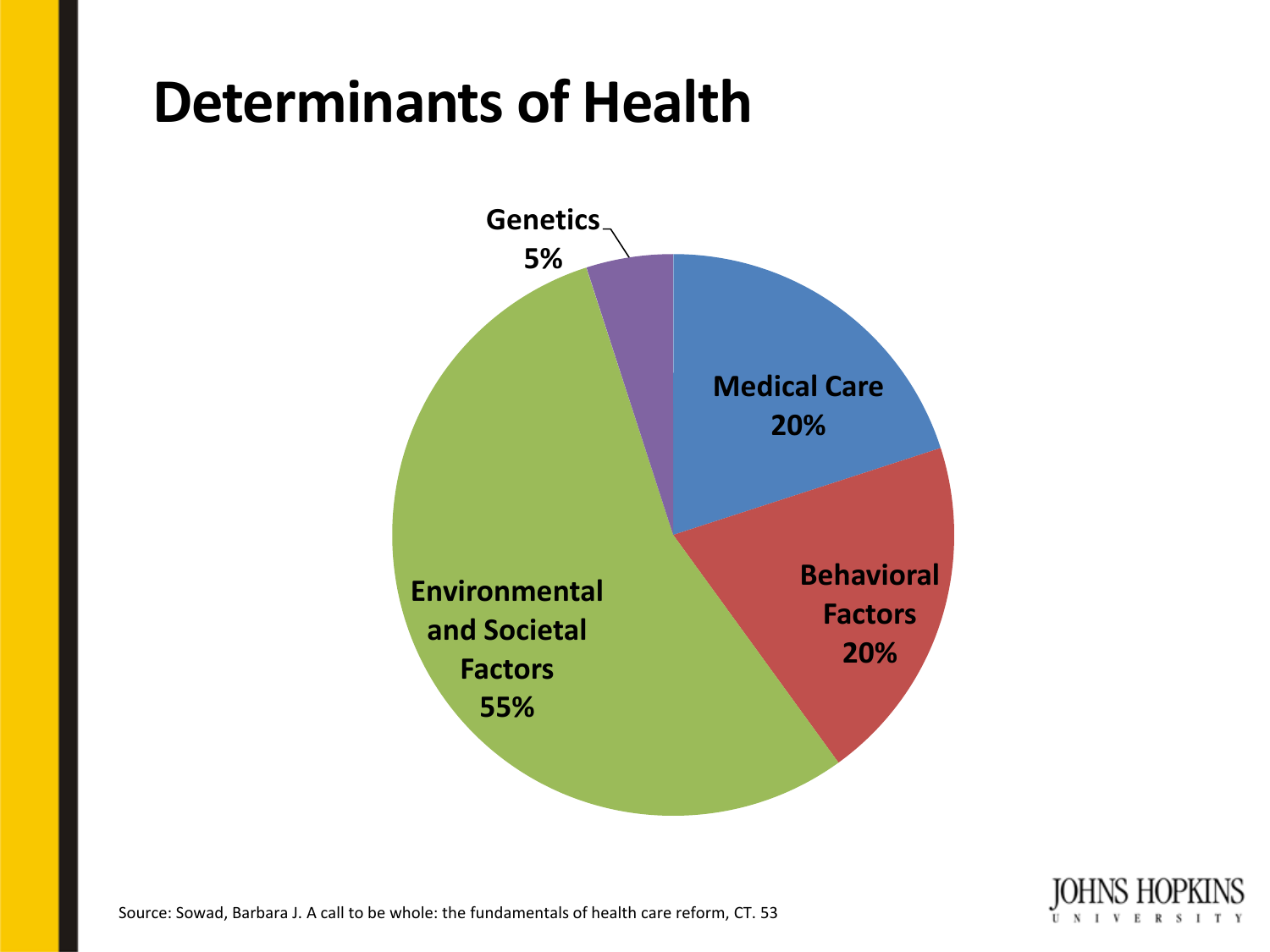# **Infant Mortality Rates**

Infant deaths per 1,000 live births

National Average and State Distribution



\*Denotes baseline year

Data: National Vital Statistics System, Linked Birth and Infant Death Data (AHRQ 2003, 2004, 2005, 2006, 2007a) Source: Commonwealth Fund National Scorecard on U.S. Health System Performance, 2008